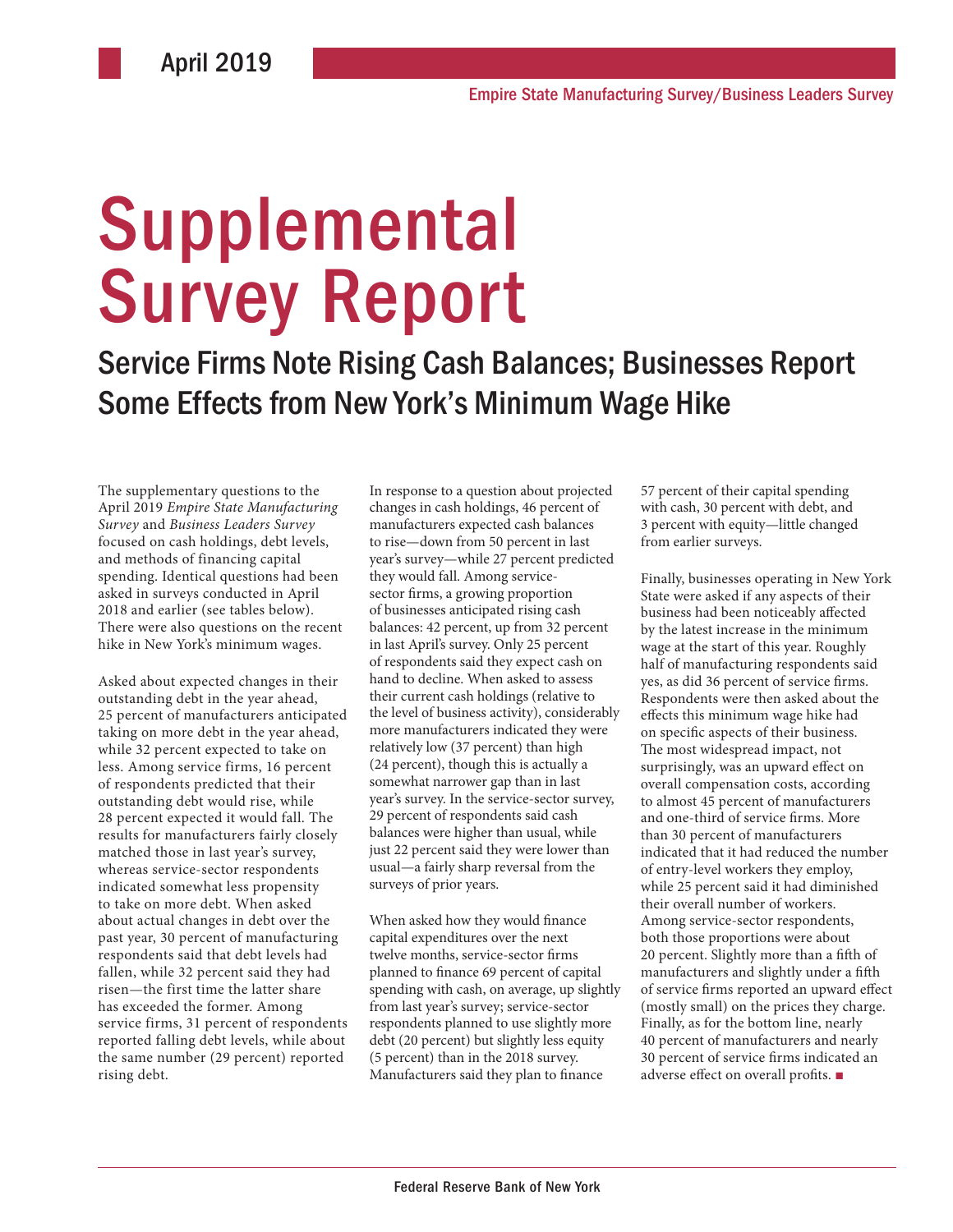# Supplemental Survey Report, continued

#### QUESTION 1

**How do you expect your firm's debt levels to change over the** *next* **twelve months?** 

|                   | <b>Empire State Manufacturing Survey</b>             |                                  |            |                   | <b>Business Leaders Survey</b><br><b>Percentage of Respondents</b> |      |  |  |
|-------------------|------------------------------------------------------|----------------------------------|------------|-------------------|--------------------------------------------------------------------|------|--|--|
|                   |                                                      | <b>Percentage of Respondents</b> |            |                   |                                                                    |      |  |  |
|                   | March 2017<br><b>April 2019</b><br><b>April 2018</b> |                                  | March 2017 | <b>April 2018</b> | <b>April 2019</b>                                                  |      |  |  |
| Increase a lot    | 3.6                                                  | 6.2                              | 7.9        | 2.5               | 3.1                                                                | 4.3  |  |  |
| Increase a little | 18.0                                                 | 17.7                             | 17.3       | 21.5              | 15.7                                                               | 11.6 |  |  |
| Remain the same   | 39.6                                                 | 40.0                             | 42.4       | 47.5              | 54.7                                                               | 56.1 |  |  |
| Decrease a little | 36.0                                                 | 29.2                             | 26.6       | 25.9              | 22.6                                                               | 25.0 |  |  |
| Decrease a lot    | 2.7                                                  | 6.9                              | 5.8        | 2.5               | 3.8                                                                | 3.0  |  |  |

### How have your firm's debt levels changed over the *past* twelve months?

|                    | <b>Empire State Manufacturing Survey</b><br><b>Percentage of Respondents</b> |                                        |      |            | <b>Business Leaders Survey</b><br><b>Percentage of Respondents</b> |                   |  |  |
|--------------------|------------------------------------------------------------------------------|----------------------------------------|------|------------|--------------------------------------------------------------------|-------------------|--|--|
|                    |                                                                              |                                        |      |            |                                                                    |                   |  |  |
|                    | <b>March 2017</b>                                                            | <b>April 2018</b><br><b>April 2019</b> |      | March 2017 | <b>April 2018</b>                                                  | <b>April 2019</b> |  |  |
| Increased a lot    | 8.3                                                                          | 10.2                                   | 15.2 | 8.9        | 9.3                                                                | 8.5               |  |  |
| Increased a little | 15.6                                                                         | 14.8                                   | 16.7 | 20.4       | 18.0                                                               | 20.1              |  |  |
| Remained the same  | 34.9                                                                         | 35.9                                   | 38.4 | 41.4       | 46.6                                                               | 40.2              |  |  |
| Decreased a little | 33.0                                                                         | 31.3                                   | 23.2 | 25.5       | 20.5                                                               | 23.8              |  |  |
| Decreased a lot    | 8.3                                                                          | 7.8                                    | 6.5  | 3.8        | 5.6                                                                | 7.3               |  |  |

#### QUESTION 2

## **How do you expect your firm's cash balances to change over the** *next* **twelve months?**

|                   | <b>Empire State Manufacturing Survey</b><br>Percentage of Respondents |            |                   |  | <b>Business Leaders Survey</b><br>Percentage of Respondents |                   |                   |  |
|-------------------|-----------------------------------------------------------------------|------------|-------------------|--|-------------------------------------------------------------|-------------------|-------------------|--|
|                   |                                                                       |            |                   |  |                                                             |                   |                   |  |
|                   | March 2017                                                            | April 2018 | <b>April 2019</b> |  | March 2017                                                  | <b>April 2018</b> | <b>April 2019</b> |  |
| Increase a lot    | 3.6                                                                   | 6.9        | 5.0               |  | 1.9                                                         | 4.3               | 4.9               |  |
| Increase a little | 37.3                                                                  | 43.1       | 40.7              |  | 27.8                                                        | 27.2              | 36.6              |  |
| Remain the same   | 35.5                                                                  | 26.2       | 27.1              |  | 43.0                                                        | 39.5              | 33.5              |  |
| Decrease a little | 17.3                                                                  | 16.9       | 22.9              |  | 25.9                                                        | 22.8              | 20.1              |  |
| Decrease a lot    | 6.4                                                                   | 6.9        | 4.3               |  | 1.3                                                         | 6.2               | 4.9               |  |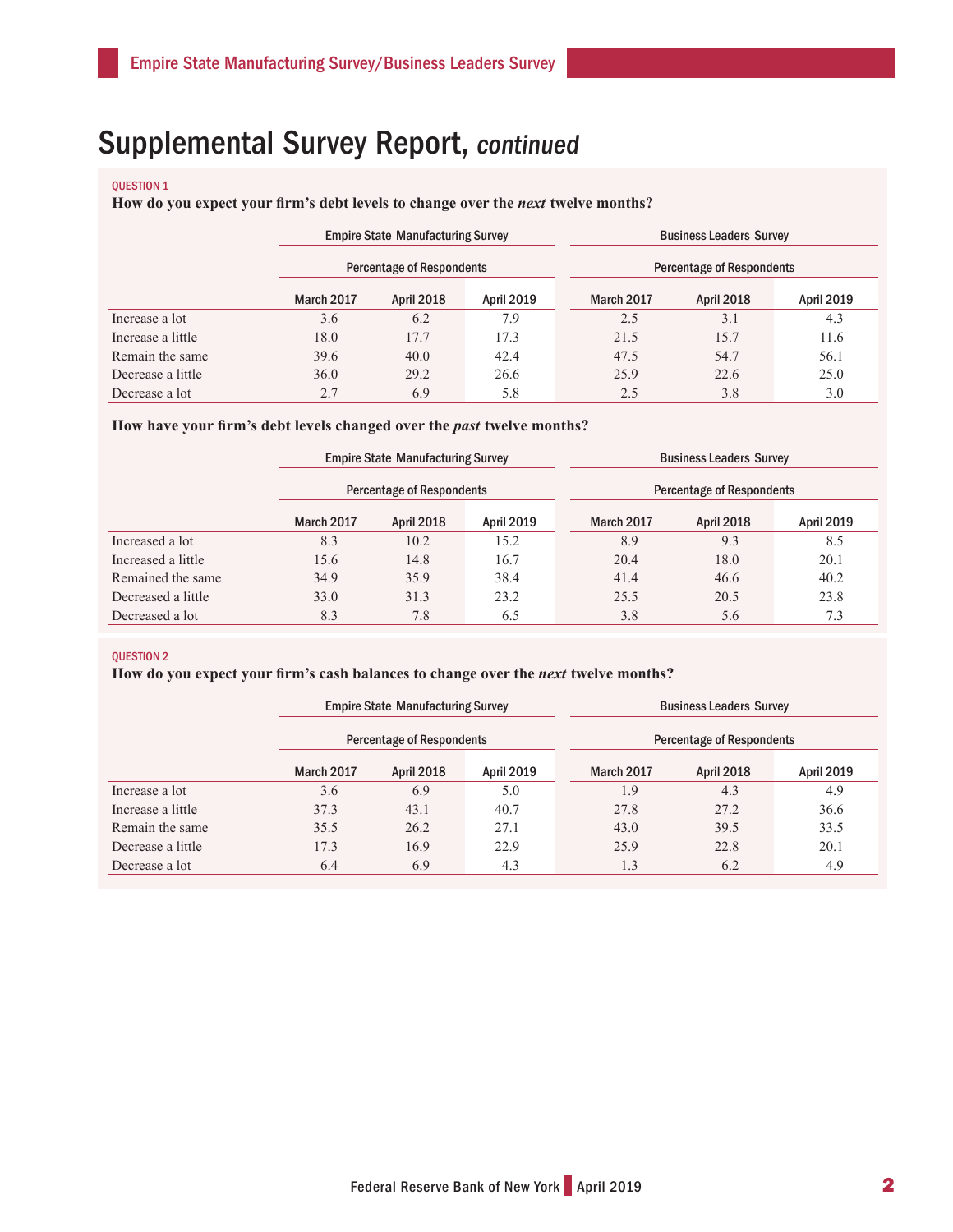# Supplemental Survey Report, continued

## QUESTION 3

**How would you describe your current cash balances relative to your level of business activity?**

|                            | <b>Empire State Manufacturing Survey</b><br><b>Percentage of Respondents</b> |                   |                   | <b>Business Leaders Survey</b> |                                  |            |                   |
|----------------------------|------------------------------------------------------------------------------|-------------------|-------------------|--------------------------------|----------------------------------|------------|-------------------|
|                            |                                                                              |                   |                   |                                | <b>Percentage of Respondents</b> |            |                   |
|                            | <b>March 2017</b>                                                            | <b>April 2018</b> | <b>April 2019</b> | March 2017                     |                                  | April 2018 | <b>April 2019</b> |
| <b>Higher than usual</b>   | 23.6                                                                         | 20.9              | 23.7              | 25.5                           |                                  | 18.6       | 28.5              |
| Much higher than usual     | 1.8                                                                          | 1.6               | 3.6               | 1.9                            |                                  | 3.1        | 4.2               |
| Somewhat higher than usual | 21.8                                                                         | 19.4              | 20.1              | 23.6                           |                                  | 15.5       | 24.2              |
| At about the usual level   | 45.5                                                                         | 38.0              | 38.8              | 44.6                           |                                  | 51.6       | 49.1              |
| Lower than usual           | 30.9                                                                         | 41.1              | 37.4              | 29.9                           |                                  | 29.8       | 22.4              |
| Somewhat lower than usual  | 20.9                                                                         | 31.8              | 31.7              | 24.2                           |                                  | 24.8       | 17.0              |
| Much lower than usual      | 10.0                                                                         | 9.3               | 5.8               | 5.7                            |                                  | 5.0        | 5.5               |

### QUESTION 4

**How do you expect to finance capital spending over the next twelve months?**

|                      | <b>Empire State Manufacturing Survey</b>      |                                        |      |      | <b>Business Leaders Survey</b>                |                   |  |  |
|----------------------|-----------------------------------------------|----------------------------------------|------|------|-----------------------------------------------|-------------------|--|--|
|                      | <b>Average Percentage of Capital Spending</b> |                                        |      |      | <b>Average Percentage of Capital Spending</b> |                   |  |  |
|                      | March 2017                                    | <b>April 2018</b><br><b>April 2019</b> |      |      | <b>April 2018</b>                             | <b>April 2019</b> |  |  |
| Cash                 | 57.6                                          | 50.8                                   | 56.5 | 66.5 | 65.4                                          | 69.0              |  |  |
| Debt                 | 30.6                                          | 28.9                                   | 30.4 | 21.3 | 18.1                                          | 20.0              |  |  |
| Equity               | 2.6                                           | 5.3                                    | 2.9  | 4.6  | 7.1                                           | 4.5               |  |  |
| Leasing of equipment | 9.2                                           | 10.2<br>15.1                           |      | 8.3  | 9.4                                           | 6.6               |  |  |